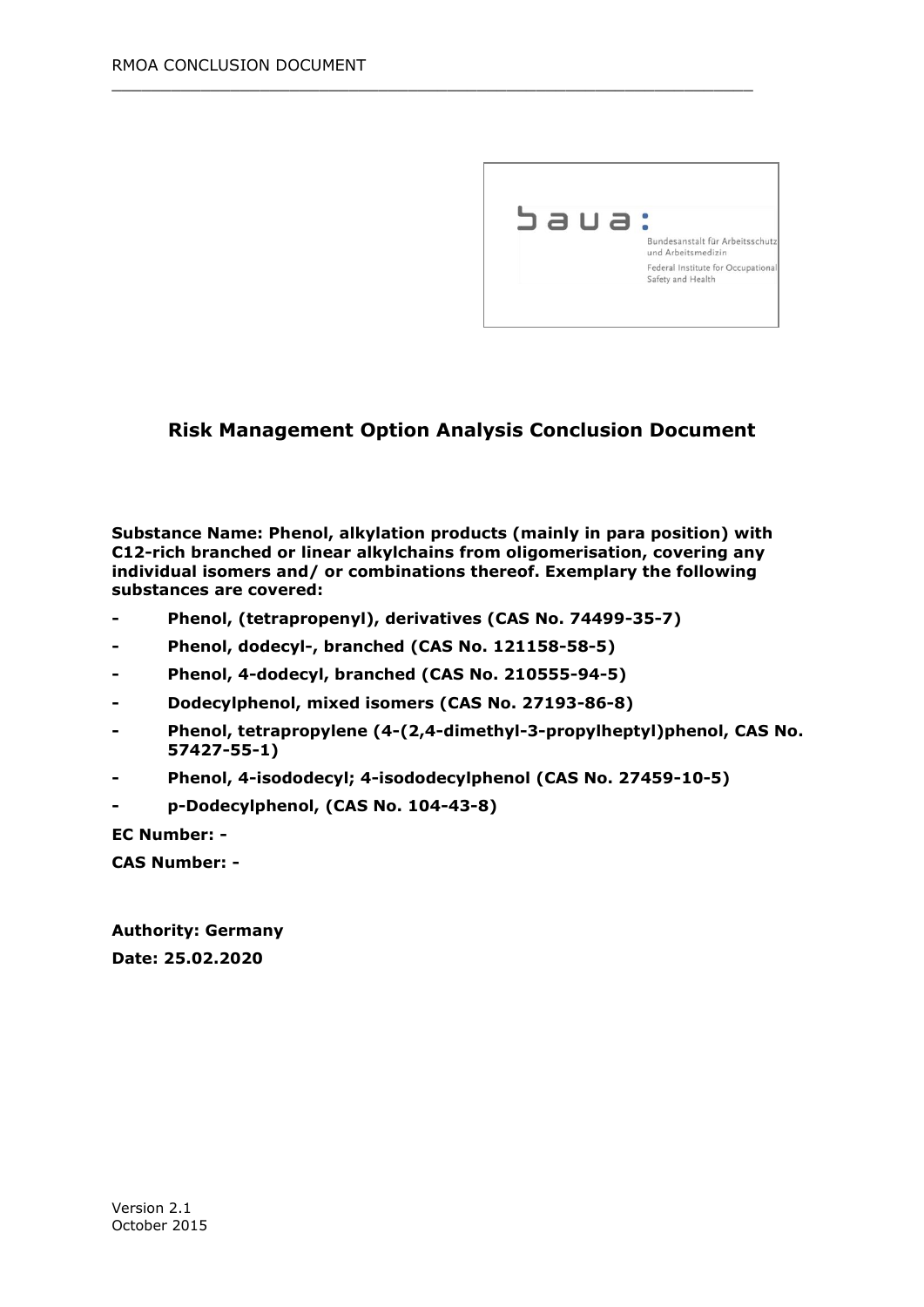#### **DISCLAIMER**

 $\_$  , and the set of the set of the set of the set of the set of the set of the set of the set of the set of the set of the set of the set of the set of the set of the set of the set of the set of the set of the set of th

The author does not accept any liability with regard to the use that may be made of the information contained in this document. Usage of the information remains under the sole responsibility of the user. Statements made or information contained in the document are without prejudice to any further regulatory work that ECHA or the Member States may initiate at a later stage. Risk Management Option Analyses and their conclusions are compiled on the basis of available information and may change in light of newly available information or further assessment.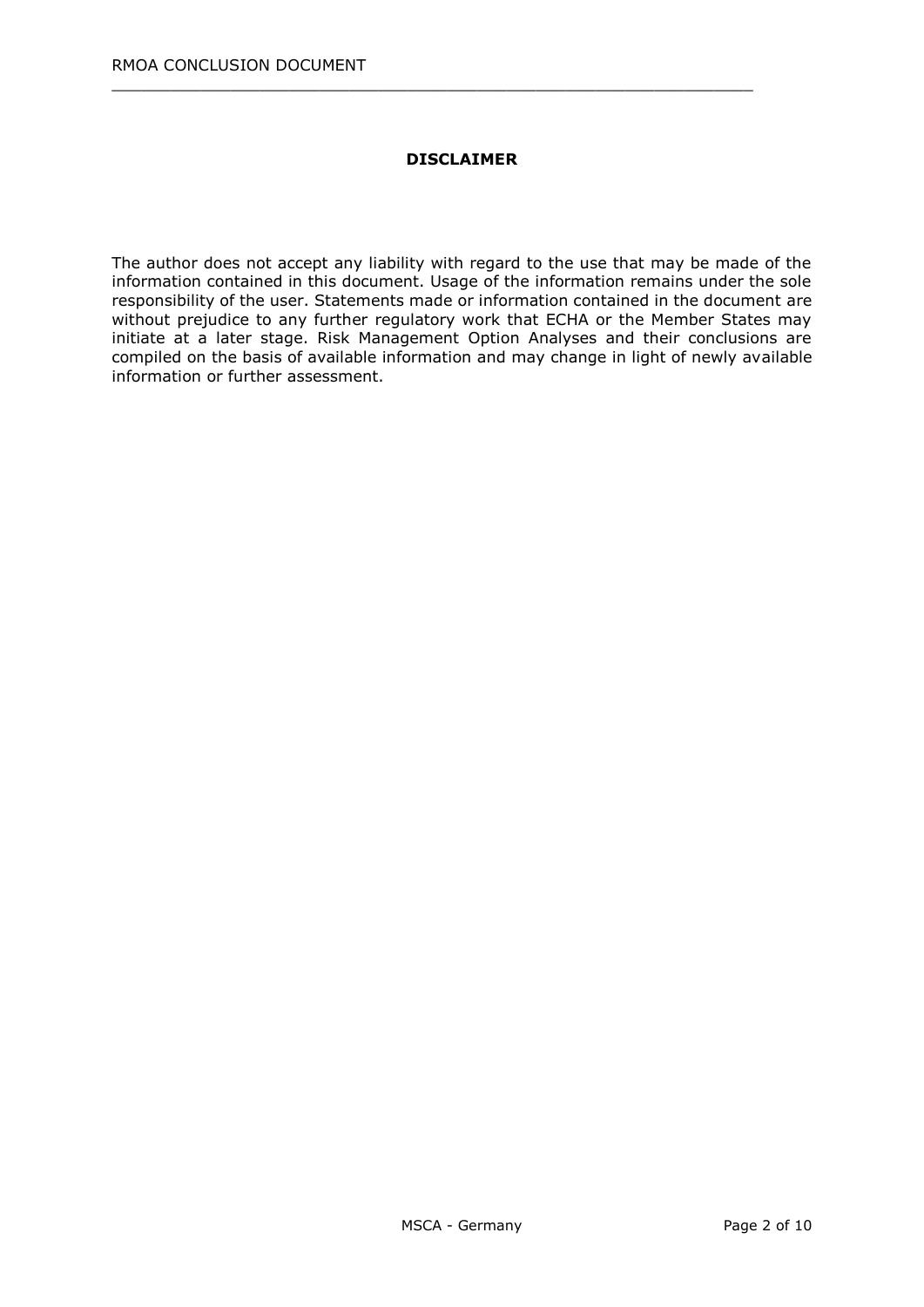# **Foreword**

-

The purpose of Risk Management Option analysis (RMOA) is to help authorities decide whether further regulatory risk management activities are required for a substance and to identify the most appropriate instrument to address a concern.

 $\_$  , and the set of the set of the set of the set of the set of the set of the set of the set of the set of the set of the set of the set of the set of the set of the set of the set of the set of the set of the set of th

RMOA is a voluntary step, i.e., it is not part of the processes as defined in the legislation. For authorities, documenting the RMOA allows the sharing of information and promoting early discussion, which helps lead to a common understanding on the action pursued. A Member State or ECHA (at the request of the Commission) can carry out this case-by-case analysis in order to conclude whether a substance is a 'relevant substance of very high concern (SVHC)' in the sense of the SVHC Roadmap to  $2020<sup>1</sup>$ .

An RMOA can conclude that regulatory risk management at EU level is required for a substance (e.g. harmonised classification and labelling, Candidate List inclusion, restriction, other EU legislation) or that no regulatory action is required at EU level. Any subsequent regulatory processes under the REACH Regulation include consultation of interested parties and appropriate decision making involving Member State Competent Authorities and the European Commission as defined in REACH.

This Conclusion document provides the outcome of the RMOA carried out by the author authority. In this conclusion document, the authority considers how the available information collected on the substance can be used to conclude whether regulatory risk management activities are required for a substance and which is the most appropriate instrument to address a concern. With this Conclusion document the Commission, the competent authorities of the other Member States and stakeholders are informed of the considerations of the author authority. In case the author authority proposes in this conclusion document further regulatory risk management measures, this shall not be considered initiating those other measures or processes. Since this document only reflects the views of the author authority, it does not preclude Member States or the European Commission from considering or initiating regulatory risk management measures which they deem appropriate.

<sup>&</sup>lt;sup>1</sup> For more information on the SVHC Roadmap: [http://echa.europa.eu/addressing](http://echa.europa.eu/addressing-chemicals-of-concern/substances-of-potential-concern/svhc-roadmap-to-2020-implementation)[chemicals-of-concern/substances-of-potential-concern/svhc-roadmap-to-2020](http://echa.europa.eu/addressing-chemicals-of-concern/substances-of-potential-concern/svhc-roadmap-to-2020-implementation) [implementation](http://echa.europa.eu/addressing-chemicals-of-concern/substances-of-potential-concern/svhc-roadmap-to-2020-implementation)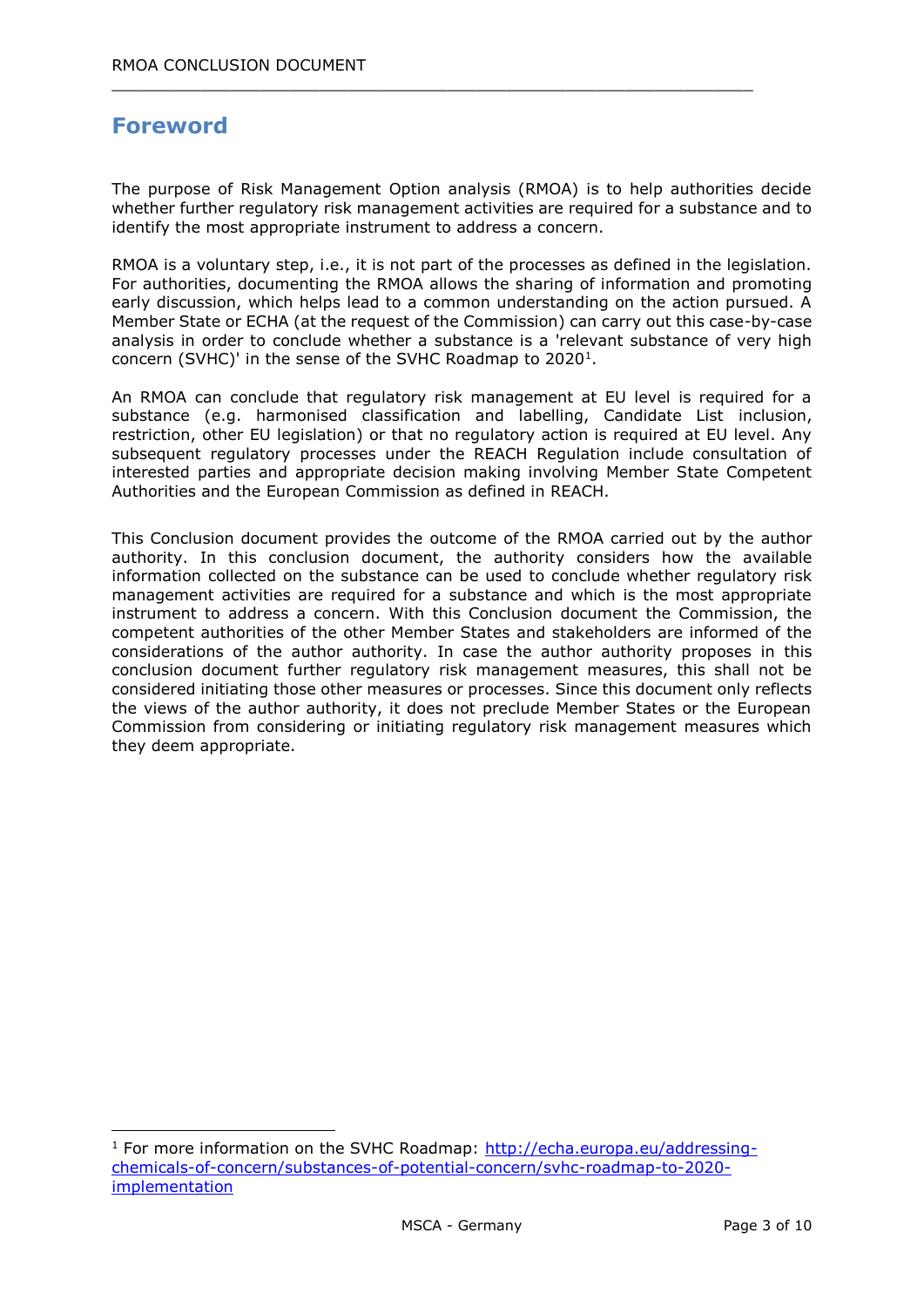## **1. OVERVIEW OF OTHER PROCESSES / EU LEGISLATION**

 $\_$  , and the set of the set of the set of the set of the set of the set of the set of the set of the set of the set of the set of the set of the set of the set of the set of the set of the set of the set of the set of th

| RMOA                                                    | □ Risk Management Option Analysis (RMOA) other<br>than this RMOA            |                                                                      |
|---------------------------------------------------------|-----------------------------------------------------------------------------|----------------------------------------------------------------------|
| <b>REACH Processes</b>                                  | Evaluation                                                                  | $\Box$ Compliance check, Final decision                              |
|                                                         |                                                                             | □ Testing proposal                                                   |
|                                                         |                                                                             | □ CoRAP and Substance Evaluation                                     |
|                                                         | Authorisation                                                               | $\Box$ Candidate List                                                |
|                                                         |                                                                             | □ Annex XIV                                                          |
|                                                         | Restri<br>-ction                                                            | □ Annex XVII                                                         |
| Harmonised<br>ಡ                                         | $\boxtimes$ Annex VI (CLP) (see section 3.1)                                |                                                                      |
| under other<br>EU<br>Processes<br>egislation            | $\Box$ Plant Protection Products Regulation<br>Regulation (EC) No 1107/2009 |                                                                      |
|                                                         | □ Biocidal Product Regulation<br>Regulation (EU) 528/2012 and amendments    |                                                                      |
| vious<br>ation<br>Previ<br>legisla                      |                                                                             | $\Box$ Dangerous substances Directive<br>Directive 67/548/EEC (NONS) |
|                                                         | $\Box$ Existing Substances Regulation<br>Regulation 793/93/EEC (RAR/RRS)    |                                                                      |
| (UNEP)<br>Stockholm<br>convention<br>(POPs<br>Protocol) | □ Assessment                                                                |                                                                      |
|                                                         | □ In relevant Annex                                                         |                                                                      |
| egislation<br>processes<br>Other<br>교                   | $\boxtimes$ Other (provide further details below)                           |                                                                      |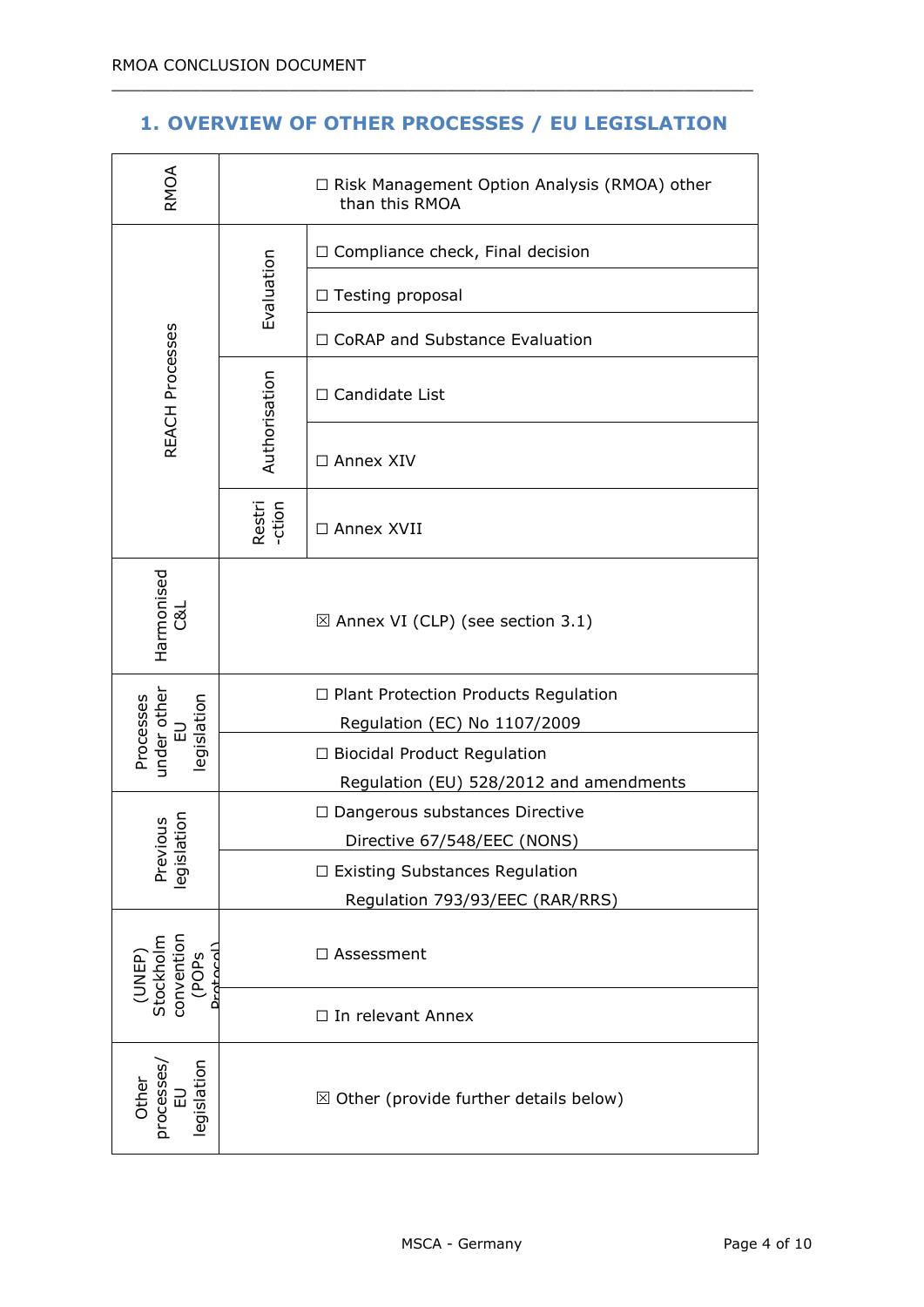A large portion of phenol, alkylation products (mainly in para position) with C12-rich branched or linear alkylchains from oligomerisation (PDDP) is used to manufacture e.g. calcium salts of alkyl phenol sulfides (phenates). The three following registered substances have been subjected to a Risk Management Option Analysis (RMOA) by the Swedish competent authority in  $2018^2$ :

 $\_$  , and the set of the set of the set of the set of the set of the set of the set of the set of the set of the set of the set of the set of the set of the set of the set of the set of the set of the set of the set of th

[1] Phenol, dodecyl-, sulfurized, calcium salts, CAS No. 68855-45-8, EC No. 701-249-4. [2] Phenol, dodecyl-, sulfurized, carbonates, calcium salts, CAS No. 68784-25-8, EC No. 701-208-0.

[3] Phenol, paraalkylation products with C10-15 branched olefins (C12 rich) derived from oligomerization, carbonate, calcium salts, overbased, sulfurized, including distillates (petroleum), hydrotreated, solvent-refined, solvent dewaxed, or catalytic dewaxed, light or heavy paraffinic C10-C50, EC No. 701-251-5 (no CAS No. available).

The substances still contain varying amounts of free PDDP. The conclusion document of the RMOA for the calcium phenate group is publically available under the hyperlink given above.

The evaluating MSCA of the above mentioned phenates considers it more appropriate and time-effective to await the outcome of the ongoing phenol, dodecyl-, branched (PDB) substance evaluation process before re-assessing the needs for SVHC identification of the phenates. The potential human health and environmental concerns should be included in an updated assessment of potential risk management measures.

A smaller amount of PDDP is applied in the production of aryl-based zinc dialkyldithiophosphates (ZDDP) substances as lubricant additives. The two following registered substances have been subjected to an interim RMOA by the Swedish competent authority in 2019. The RMOAs are currently still under development $3,4$ :

[1] Zinc bis[bis(dodecylphenyl)] bis(dithiophosphate), CAS No. 54261-67-5. [2] Zinc bis[bis(tetrapropylenephenyl)] bis(hydrogen dithiophosphate), CAS No. 11059- 65-7.

PDDP is a common constituent (impurity) in both aryl-based substances.

Considering the ongoing processes on PDB (phenol, dodecyl-, branched, CAS 121158-58- 5), the SE-MSCA proposes the aryl-based ZDDPs for SVHC identification, but only after the constituent PDB or PDDP, respectively, is identified as an SVHC on the basis of its reprotoxic and endocrine disrupting properties.

The following table gives an overview of the ongoing or finished processes of aryl-based ZDDP and calcium phenates:

-

<sup>2</sup> <https://echa.europa.eu/documents/10162/1b972670-390d-7acb-e98a-4d0b732ea08a> (accessed 02 October 2019)

<sup>3</sup> <https://echa.europa.eu/de/rmoa/-/dislist/details/0b0236e18131db29> (CAS No. 54261-67-5, accessed 02 October 2019)

<sup>4</sup> <https://echa.europa.eu/de/rmoa/-/dislist/details/0b0236e183aceaec>

<sup>(</sup>CAS No. 11059-65-7, accessed 02 October 2019)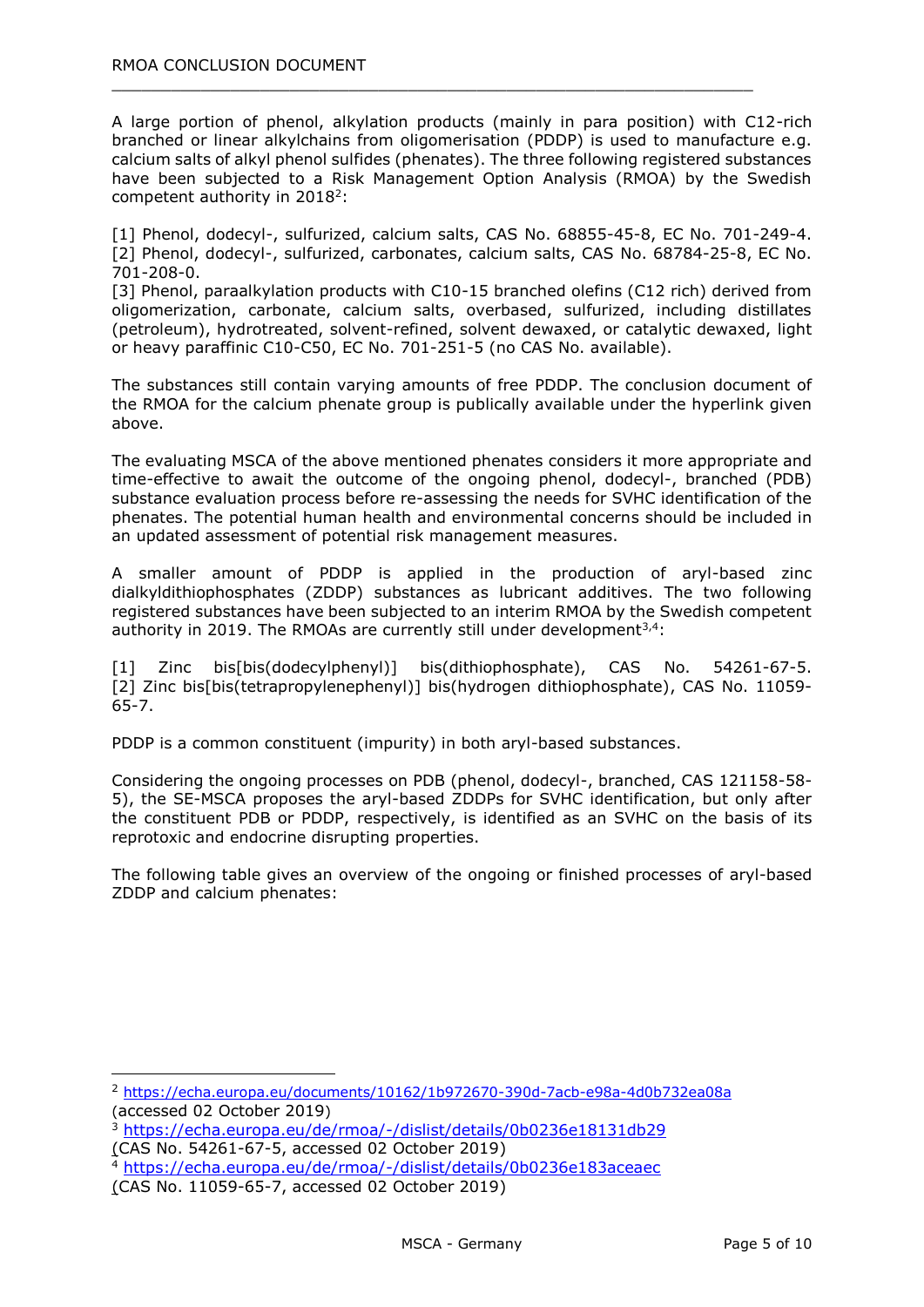|                           | <b>EC</b> number | Ongoing or finished process (formal or informal)     |  |
|---------------------------|------------------|------------------------------------------------------|--|
|                           | 259-048-8        | - RMOA (current)                                     |  |
| Aryl-based<br><b>ZDDP</b> |                  | - Testing proposal (terminated)                      |  |
|                           | $234 - 277 - 6$  | - RMOA (current)                                     |  |
|                           |                  | - Testing proposal                                   |  |
| Phenate<br>category       | 701-249-4*       | - RMOA                                               |  |
|                           |                  | - Reg to update CSR according to 272-234-3 (ongoing) |  |
|                           | $701 - 208 - 0*$ | - RMOA                                               |  |
|                           |                  | - Reg to update CSR according to 272-234-3 (ongoing) |  |
|                           | $701 - 251 - 5*$ | - RMOA                                               |  |
|                           |                  | - SEv (conclusion March 2019)                        |  |

### **Formal /informal processes on aryl-based ZDDP and phenates.**

 $\_$  , and the set of the set of the set of the set of the set of the set of the set of the set of the set of the set of the set of the set of the set of the set of the set of the set of the set of the set of the set of th

\* main identifier change, old EC No. 272-486-4 /272-233-8 /272-234-3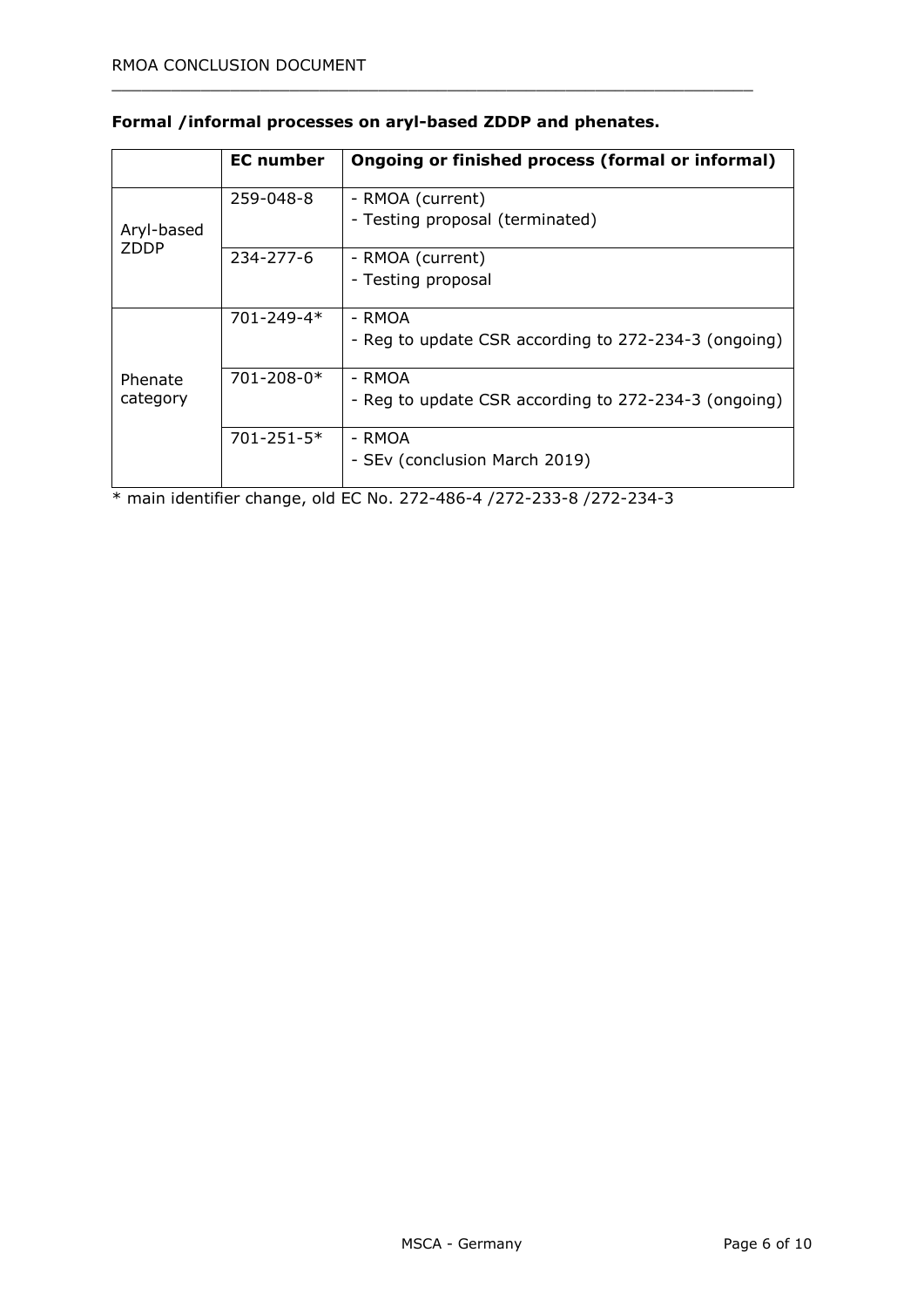## **2. CONCLUSION OF RMOA**

This conclusion is based on the REACH and CLP data as well as other available relevant information taking into account the SVHC Roadmap to 2020, where appropriate.

| <b>Conclusions</b>                                | Tick<br>box |
|---------------------------------------------------|-------------|
| Need for follow-up regulatory action at EU level: | Χ           |
| Harmonised classification and labelling           |             |
| Identification as SVHC (authorisation)            | χ           |
| <b>Restriction under REACH</b>                    | x           |
| Other EU-wide regulatory measures                 |             |
| Need for action other than EU regulatory action   |             |
| No action needed at this time                     |             |

 $\_$  , and the set of the set of the set of the set of the set of the set of the set of the set of the set of the set of the set of the set of the set of the set of the set of the set of the set of the set of the set of th

### **3. NEED FOR FOLLOW-UP REGULATORY ACTION AT EU LEVEL**

With regard to human health, several *in vitro* as well as *in vivo* assays and studies corresponding to levels  $2 - 5$  of the OECD conceptual framework for testing and assessment of endocrine disruptors (OECD, 2018) are available for PDDP. PDB (phenol, dodecyl-, branched, CAS 121158-58-5) – a specific representative of the UVCB substances in the PDDP group - is classified as Repr. 1B (H360F) as included in the 9th ATP of the CLP Regulation (entry 604-092-00-9). According to the corresponding RAC opinion (Committee for Risk Assessment, Opinion proposing harmonised classification and labelling at EU level of Phenol, dodecyl-, branched [1]; Phenol, 2-dodecyl-, branched; Phenol, 3-dodecyl-, branched; Phenol, 4-dodecyl-, branched; Phenol, (tetrapropenyl) derivatives [2], EC number: 310-154-3 [1], CAS numbers: 121158-58-5 [1], 74499-35-7 [2], Adopted 05 December 2013), this classification implies adverse effects on fertility and sexual function, which cannot be explained by unspecific side-effects of general toxicity. Furthermore, RAC concluded that the available mechanistic information suggests that the observed effects are mediated via weak estrogenic and androgenic activity.

Based on the studies mentioned above it is concluded that PDDP fulfils the WHO/IPCS definition (WHO/IPCS, 2002), referred to also in (OECD, 2018), of an endocrine disruptor for human health.

Furthermore, the observed adverse effects in rats are concluded to be population relevant. Thus, PDDP has to be considered as an endocrine disruptor for the environment. This interpretation was supported by ECHAs Endocrine Disruptors Expert Group and lead the eMSCA to the substance evaluation conclusion that no further environmental testing is necessary to clarify the ED concern for the environment.

The main end uses of PDDP are the preparation of a variety of lubricant additive materials as well as of fuel system cleaners. These additives may contain a significant amount of unreacted PDDP as an impurity. They are used in petrol and diesel-powered road vehicles and marine diesel engines. Thus, a wide dispersive use can be assumed. Lubricant additives are also used as anti-wear and anti-rust substances. The residual concentrations of PDDP in finished gasoline are approx. 390 ppm and in finished diesel engine oil approx. 1520 ppm (in (OECD, 2006) CAS No. 74499-35-7, 57427-55-1, 121158-58-5, 210555- 94-5 and 27193-86-8 are covered by the assessment). Up to 95% of the residual PDDP are oxidized. Hence, 5% or more PDDP are not oxidised and presumably released to the environment as an aerosol or as a fluid condensation product. Furthermore, phenol, alkylation products are used as demulsifying agents in oil field applications.

Emissions to the environment of PDDP can occur from industrial manufacture and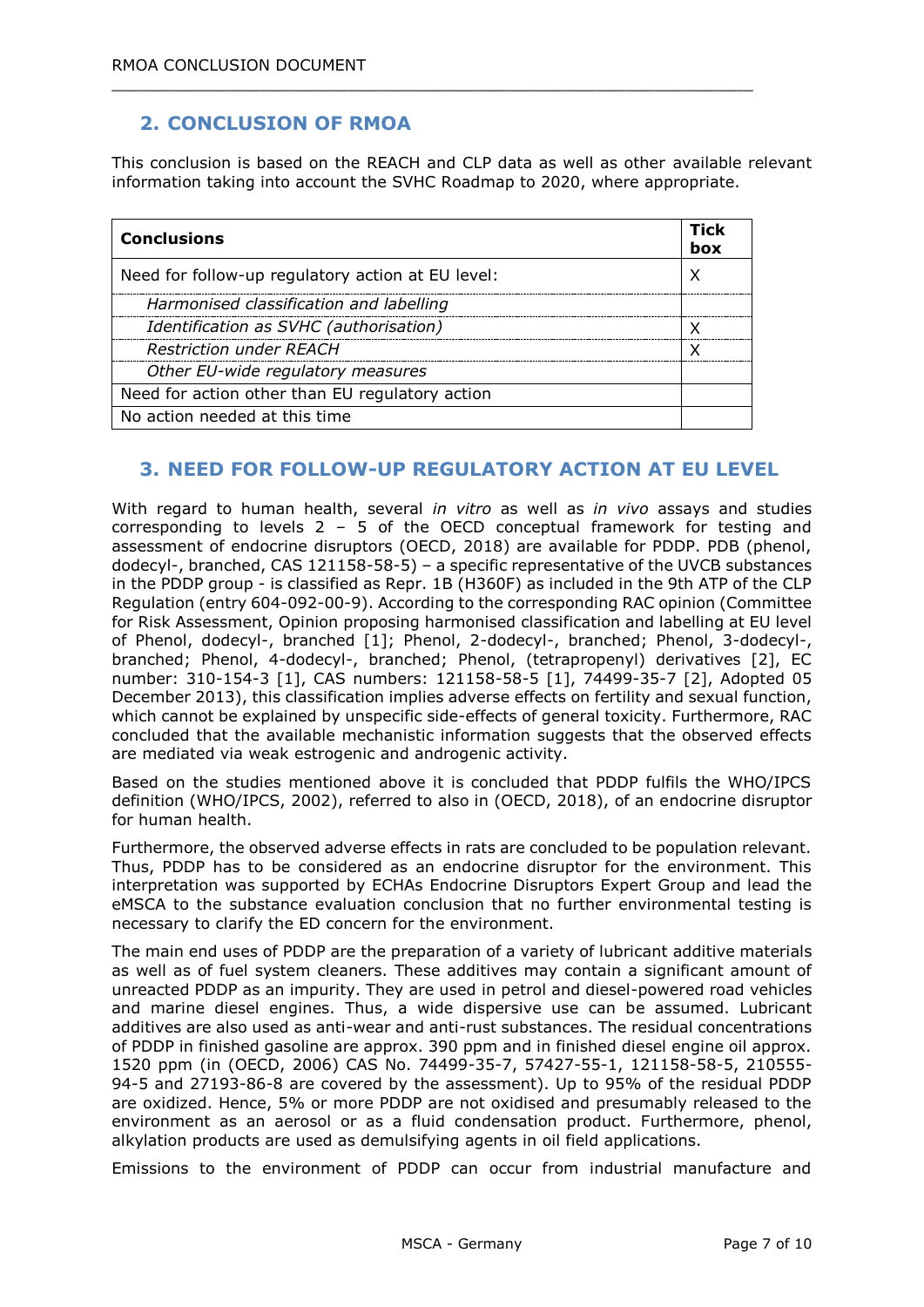formulation of lubricant and fuel additives, blending into finished oils as well as from the use and disposal of used lubricants. A provisional UK environment risk assessment (Brooke, 2007) of para-C12-alkylphenols (dodecylphenol and tetrapropenylphenol) identifies potential environmental risks from production, use as an intermediate and most end-uses of the derivatives and resins (all of which contain some para-C12-alkylphenols as impurities). In the analysis of the phenates, the UK Environment Agency did not see degradation of the phenates as a possible source of PDDP in the environment. The calculated environmental concentrations were however mostly based on (conservative) estimations and it is stated that the risk assessment could be further improved with additional toxicity testing.

 $\_$  , and the set of the set of the set of the set of the set of the set of the set of the set of the set of the set of the set of the set of the set of the set of the set of the set of the set of the set of the set of th

The OECD assessment report estimates the annual release of PDDP into the environment in Europe from lubricants containing PDDP additive components at nearly 900 tonnes. Almost all emissions can be allocated to the use and disposal phase (OECD, 2006).

Summing up, for PDDP it is concluded that, beside its reprotoxic effects, the substance fulfils the WHO/IPCS definition of an endocrine disruptor for human health and the environment. Additionally, the available data suggest that PDDP is released to the environment during the use of products and articles containing either residual amounts of the substance (e.g. lubricant additives) or the substance as main compound (demulsifier in oil field applications). Hence, there is a concern for adverse and irreversible effects in the environment that needs to be addressed by regulatory action at EU level.

#### **3.1 Harmonised classification and labelling**

PDB as a REACH-registered representative of PDDP is already harmonised classified as reproductive toxicant Cat. 1B., Aquatic acute 1 and Aquatic chronic 1 as well as a sensitizing compound. As there is no possibility to classify a substance as an endocrine disruptor according to CLP, further and refined risk management addressing these endocrine related concerns via (harmonized) classification and labelling is thus not applicable.

### **3.2 Identification as a substance of very high concern, SVHC (first step towards authorisation)**

Identification of PDDP as substance of very high concern (SVHC) based on its endocrine disrupting properties for human health and the environment is considered to be the appropriate first step to efficiently reduce the release of PDDP into the environment. Identification of PDDP as SVHC would create the following regulatory benefits:

- To come to an EU-wide agreement on the endocrine disrupting properties for human health and the environment as well as the SVHC status of PDDP.
- To identify further, still unknown, articles, products and uses via REACH Art. 33 information requirements. This would reduce the uncertainty on relevant uses, especially for products and articles with residual amounts of free PDDP.
- To provide a strong signal to and to put pressure on industry to substitute PDDP in products and articles. Hence, this might already be an effective measure to reduce environmental release of PDDP.
- To address environmental and human health socio-economic aspects in possibly following risk management measures like restriction and /or authorization. Regulation of PDDP solely based on SVHC identification and the harmonized classification of PDB based on its reprotoxic properties is considered to be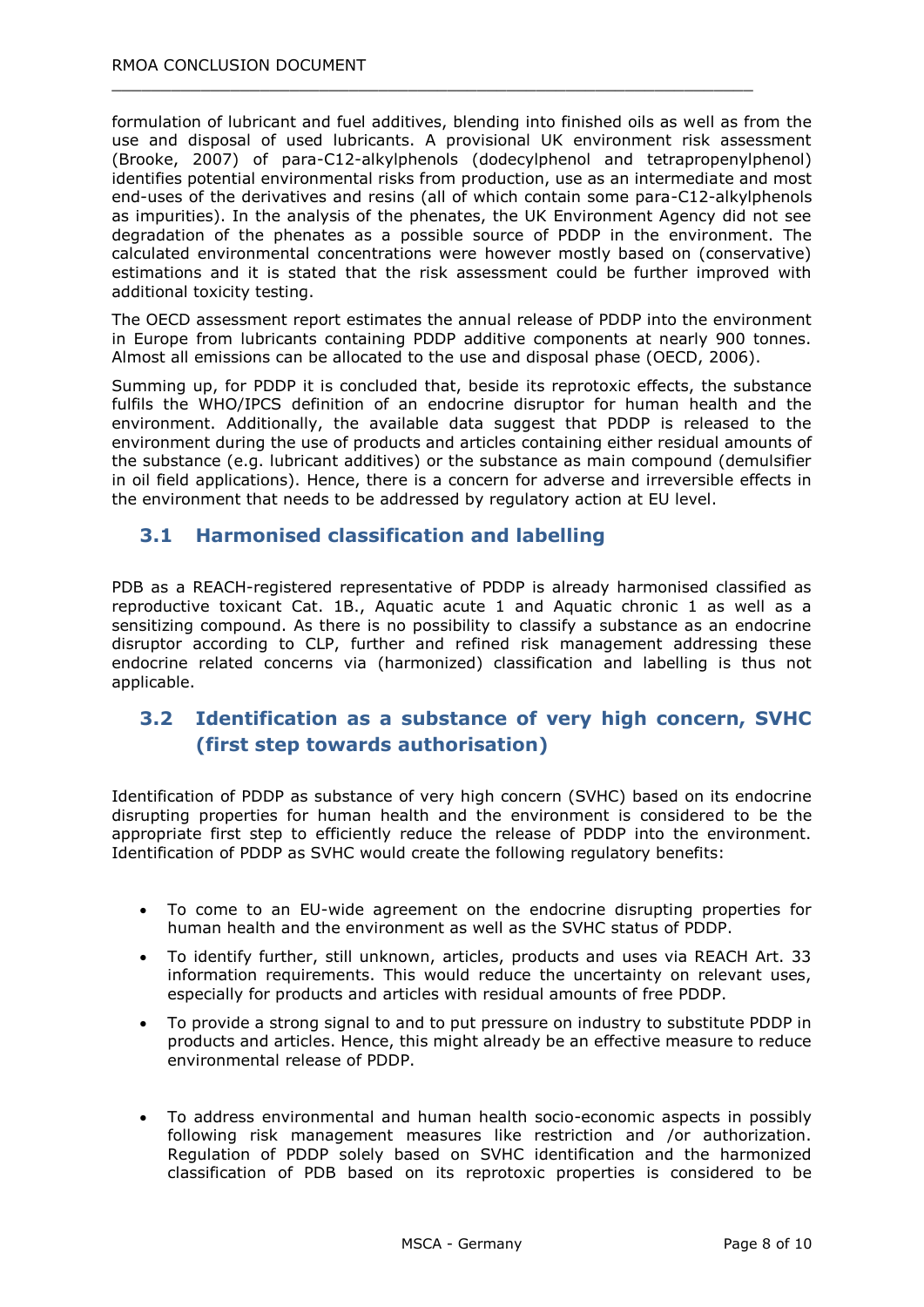underprotective, especially regarding environmental aspects.

 $\_$  , and the set of the set of the set of the set of the set of the set of the set of the set of the set of the set of the set of the set of the set of the set of the set of the set of the set of the set of the set of th

Taking into consideration the registered uses where PDDP mainly acts as an intermediate, inclusion of the substance on Annex XIV of REACH subsequent to SVHC identification is not considered to be the most appropriate measure to effectively reduce the environmental release of PDDP. Even though it would be possible to identify all articles and products containing more than 0.1% of PDDP as SVHC substances and regulate these uses via uptake into Annex XIV subsequent to SVHC identification of PDDP, this approach seems to be inefficient and cannot easily be targeted on the environmentally most relevant uses.

Hence, a targeted restriction of environmentally relevant uses and products containing residual amounts of PDDP, like those described in the above cited RMOAs of the SE CA, seems to be a more appropriate approach following SVHC identification to reduce the environmental emissions. The information gained from candidate listing of PDDP might further be beneficial to shape and refine the scope of a restriction proposal.

### **3.3 Restriction under REACH**

As described above, based on the current knowledge, a targeted restriction addressing the environmentally relevant uses and products containing residual amounts of PDDP is considered to be the most appropriate risk management option following SVHC identification. This measure is able to address all products and articles containing residual amounts of free PDDP as well as imported articles and products.

SVHC identification of PDDP based on its endocrine disrupting properties, as described above, prior to a restriction proposal is considered to be the most effective strategy since candidate listing of PDDP will provide further information useful for shaping the scope of a restriction addressing the environment. SVHC identification solely based on the reprotoxic effects of PDB would be too short-reaching since endocrine-related environmental and human health socio-economic aspects would be excluded during preparation and evaluation of a restriction dossier.

### **3.4 Other Union-wide regulatory measures**

Based on the registered uses and the information gathered so far, measures outside the REACH regulation (e.g. under the biocidal and plant protection regulation) are considered to be not applicable or appropriate to reduce the environmental release of PDDP.